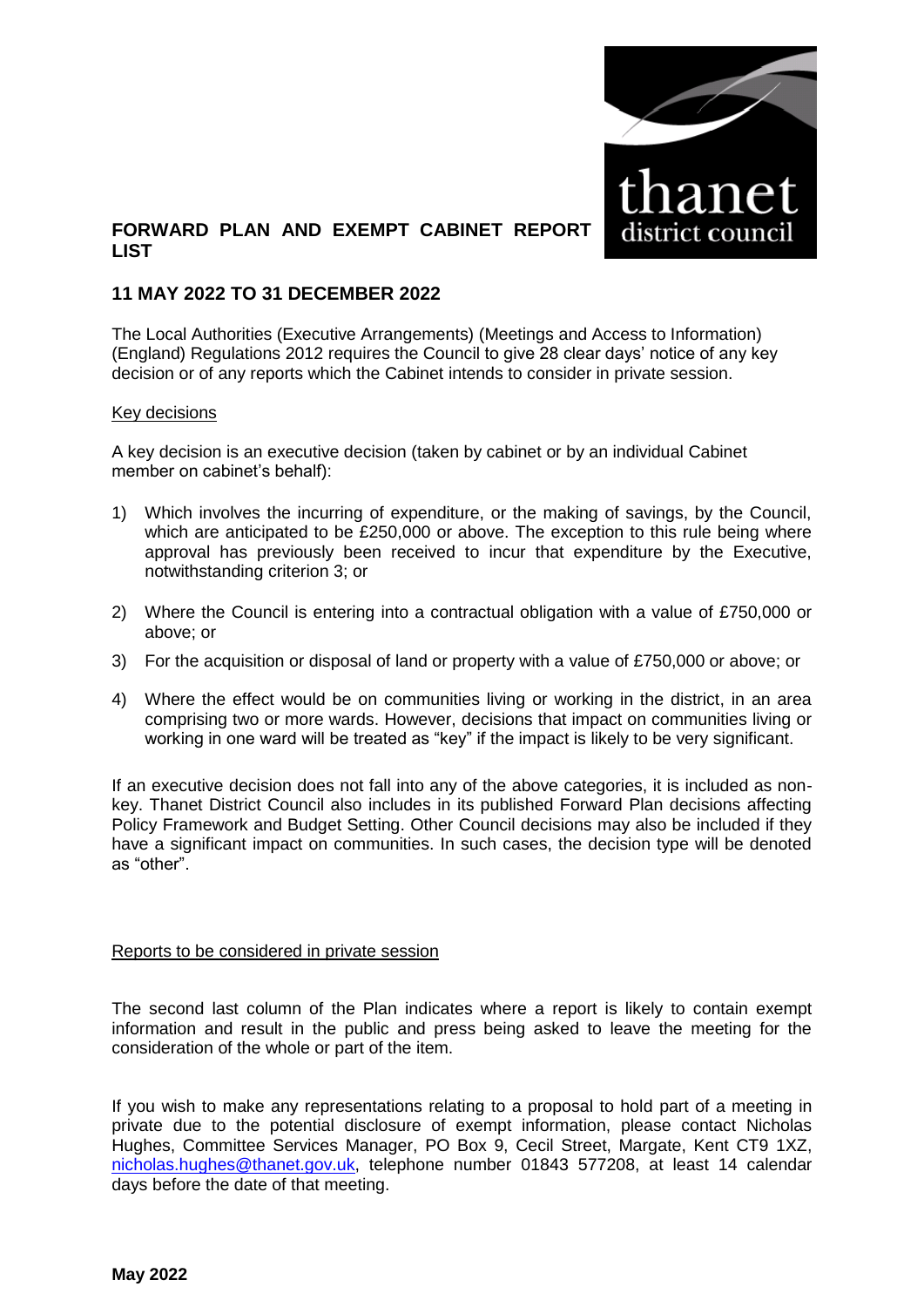At least 5 clear (working) days before the meeting, the Council will publish on its website a notice giving details of representations received about why the meeting should be open to the public and a statement of its response.

The Plan represents a snapshot of decisions in the system as at the date of publication. It is updated 28 clear days before each meeting of Cabinet. The Plan is available for inspection at all reasonable hours free of charge at Thanet Gateway Plus, Cecil Street, Margate, Kent CT9 1RE.

#### Availability of documents

Subject to any prohibition or restriction on their disclosure, copies of, or extracts from, any document listed in the Plan will be available from Thanet Gateway Plus, Cecil Street, Margate, Kent CT 9 1RE. Other documents relevant to those matters may be submitted to the decision makers; if that is the case, details of the documents as they become available can be requested by telephoning Democratic Services on 01843 577500 or by emailing [committee@thanet.gov.uk.](mailto:committee@thanet.gov.uk)

The documents listed in the Plan will be published on the Council's website at least five clear (working) days before the decision date. Other documents will be published at the same time or as soon as they become available.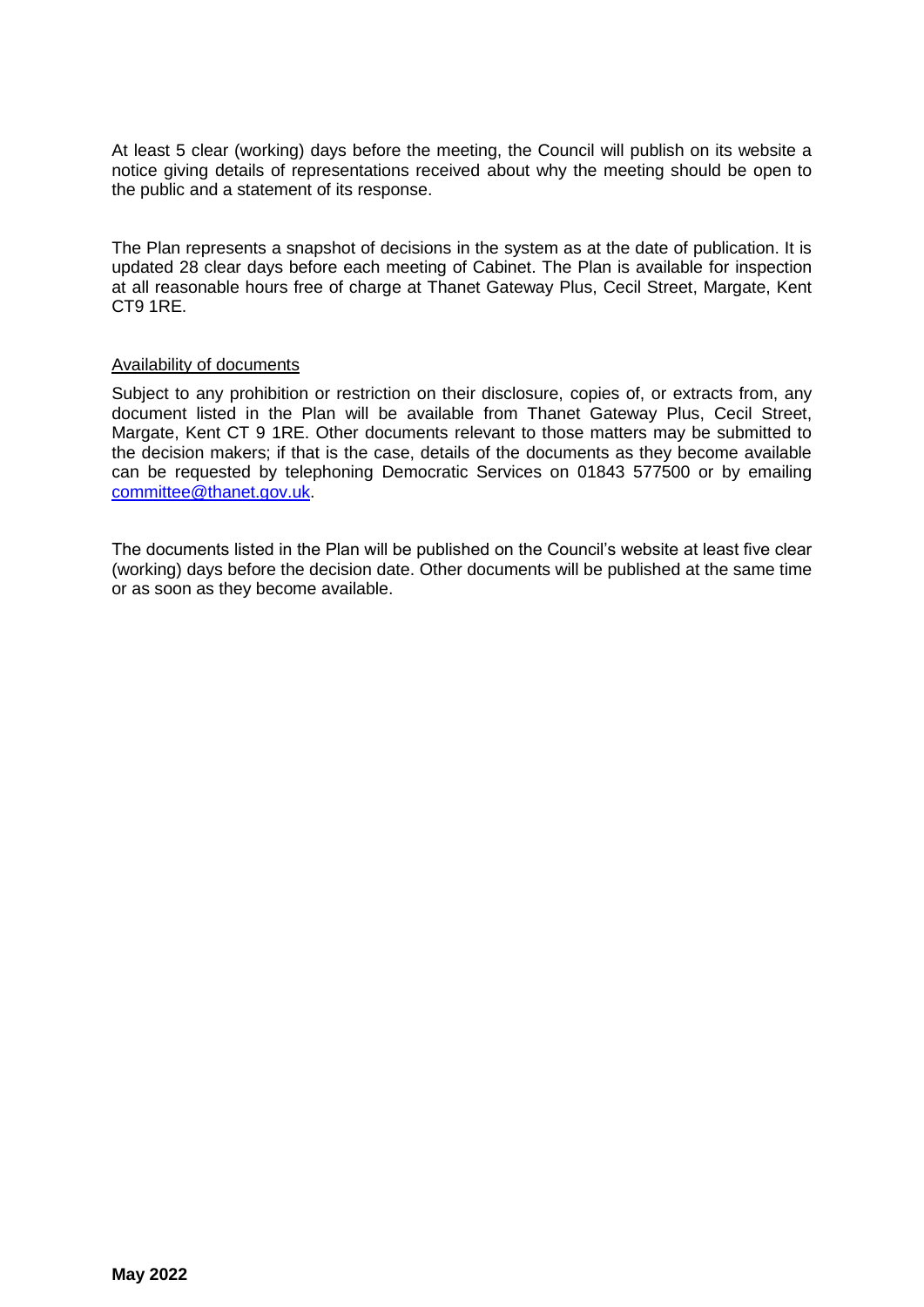

The Cabinet comprises the following Members who have responsibility for the portfolio areas shown:<br>Councillor Ash Ashbee<br>Leader of the Council Councillor Ash Ashbee<br>Councillor Reece Pugh Councillor Reece Pugh Deputy Leader of the Council and Cabinet Member for Economic Development<br>Councillor Bob Bayford Cabinet Member for Environmental Services & Special Projects Councillor Bob Bayford<br>
Cabinet Member for Environmental Services & Special Projects<br>
Cabinet Member for Housing Councillor Jill Bayford<br>
Cabinet Member for Housing<br>
Councillor George Kup<br>
Cabinet Member for Commun Councillor George Kup<br>
Cabinet Member for Community Safety & Youth Engagement<br>
Councillor David Saunders<br>
Cabinet Member for Finance Cabinet Member for Finance

# **11 May 2022 to 31 December 2022**

| Decision to be<br><b>Considered</b>                                   | <b>What the Decision will</b><br>mean                                                        | 1. Decision Path/<br>2. Lead Officer                                                                                     | Lead<br><b>Cabinet</b><br><b>Member</b>                              | For<br>Decision by<br>(in case of $O &$<br>S. consultation<br>date) | <b>Decision</b><br><b>Type</b> | Details of any<br>information likely to<br>be considered in<br>private under<br>Schedule 12A of the<br><b>Local Government</b><br><b>Act 1972</b> | <b>Documents</b><br>submitted to the<br><b>Decision Maker</b> |
|-----------------------------------------------------------------------|----------------------------------------------------------------------------------------------|--------------------------------------------------------------------------------------------------------------------------|----------------------------------------------------------------------|---------------------------------------------------------------------|--------------------------------|---------------------------------------------------------------------------------------------------------------------------------------------------|---------------------------------------------------------------|
| General Fund & HRA<br>Final Outturn 2020-21                           | To receive the final outturn<br>report for 2020-2021.                                        | L.Cabinet<br>2. Chris Blundell,<br>Director of<br>Finance                                                                | Councillor<br>David<br>Saunders,<br>Cabinet<br>Member for<br>Finance | 16 Jun 22                                                           | Non-Key                        |                                                                                                                                                   | Cabinet report                                                |
| Adoption of the<br>following strategy:<br><b>Resident Involvement</b> | The team will adopt the<br>strategy and it will be<br>published on the public TDC<br>website | 1.Overview &<br><b>Scrutiny Panel</b><br>Cabinet<br>2.Sally O'Sullivan,<br>Tenant and<br>Leaseholder<br>Services Manager | Councillor Jill<br>Bayford,<br>Cabinet<br>Member for<br>Housing      | 26 May 22<br>16 Jun 22                                              | Key                            |                                                                                                                                                   | OSP report<br>Cabinet report                                  |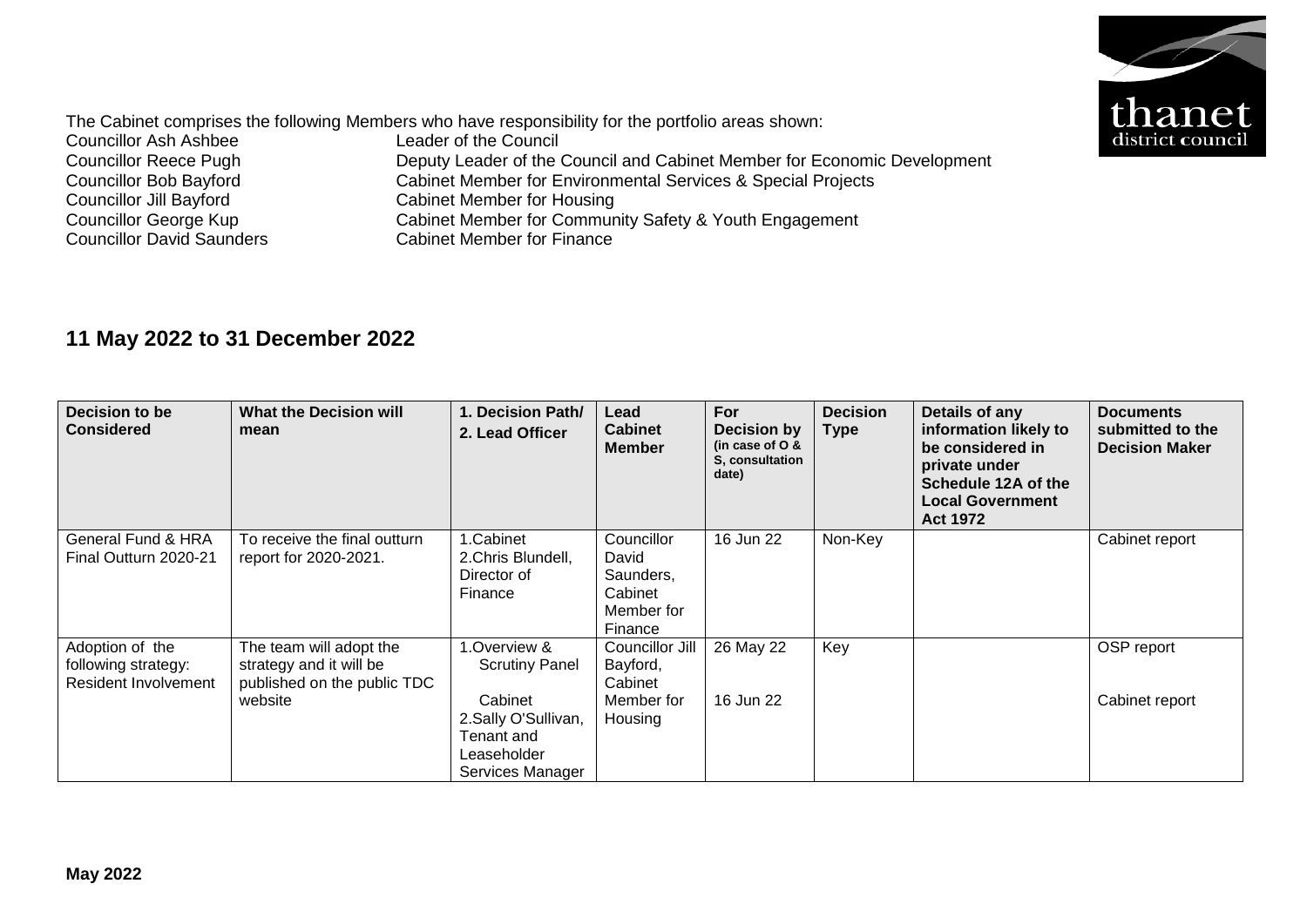| Decision to be<br><b>Considered</b>                                                  | <b>What the Decision will</b><br>mean                                                   | 1. Decision Path/<br>2. Lead Officer                                                                                     | Lead<br><b>Cabinet</b><br><b>Member</b>                         | <b>For</b><br><b>Decision by</b><br>(in case of $O$ &<br>S, consultation<br>date) | <b>Decision</b><br><b>Type</b> | Details of any<br>information likely to<br>be considered in<br>private under<br>Schedule 12A of the<br><b>Local Government</b><br><b>Act 1972</b> | <b>Documents</b><br>submitted to the<br><b>Decision Maker</b> |
|--------------------------------------------------------------------------------------|-----------------------------------------------------------------------------------------|--------------------------------------------------------------------------------------------------------------------------|-----------------------------------------------------------------|-----------------------------------------------------------------------------------|--------------------------------|---------------------------------------------------------------------------------------------------------------------------------------------------|---------------------------------------------------------------|
| Adoption of the<br><b>Resident Involvement</b><br>Expenses and<br>Incentive Policy   | The team will adopt the<br>policy and it will be published<br>on the public TDC website | 1.Overview &<br><b>Scrutiny Panel</b><br>Cabinet<br>2.Sally O'Sullivan,<br>Tenant and<br>Leaseholder<br>Services Manager | Councillor Jill<br>Bayford,<br>Cabinet<br>Member for<br>Housing | 26 May 22<br>16 Jun 22                                                            | Key                            |                                                                                                                                                   | OSP report<br>Cabinet report                                  |
| Revisions to the Local<br>Development Scheme<br>(LDS - Local Plan<br>work programme) | That the Local Plan<br>programme would be<br>amended as set out in the<br>report        | 1.Cabinet<br>2. Adrian Verrall,<br>Strategic Planning<br>Manager                                                         | Councillor<br>Ash Ashbee,<br>Leader of the<br>Council           | 16 Jun 22                                                                         | Non-Key                        |                                                                                                                                                   | Cabinet report                                                |
| 2019-2023 Corporate<br><b>Statement - Progress</b><br>Update                         | Cabinet are asked to note<br>the progress update                                        | 1.Cabinet<br>2.Madeline<br>Homer, Chief<br>Executive Tel:<br>01843 577123                                                | Councillor<br>Ash Ashbee,<br>Leader of the<br>Council           | 16 Jun 22                                                                         | Non-Key                        |                                                                                                                                                   | Cabinet report                                                |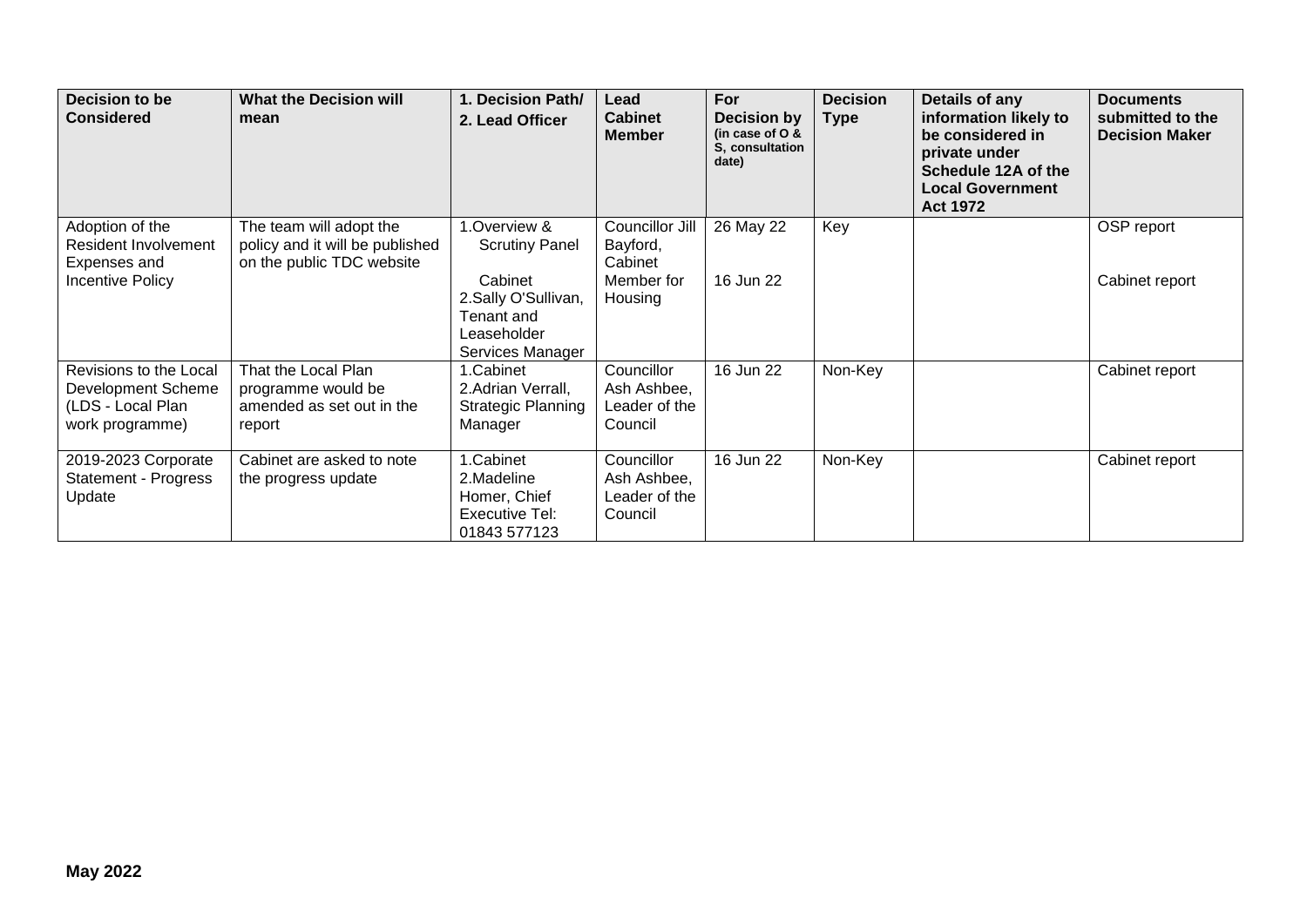| Decision to be<br><b>Considered</b>                                                                                | <b>What the Decision will</b><br>mean                                                                                                                         | 1. Decision Path/<br>2. Lead Officer                                                                                                                                                                      | Lead<br><b>Cabinet</b><br><b>Member</b>                                                               | For<br><b>Decision by</b><br>(in case of O &<br>S. consultation<br>date) | <b>Decision</b><br><b>Type</b> | Details of any<br>information likely to<br>be considered in<br>private under<br>Schedule 12A of the<br><b>Local Government</b><br><b>Act 1972</b>                                                                                                                                                                                                                                                                                                                                                                                           | <b>Documents</b><br>submitted to the<br><b>Decision Maker</b> |
|--------------------------------------------------------------------------------------------------------------------|---------------------------------------------------------------------------------------------------------------------------------------------------------------|-----------------------------------------------------------------------------------------------------------------------------------------------------------------------------------------------------------|-------------------------------------------------------------------------------------------------------|--------------------------------------------------------------------------|--------------------------------|---------------------------------------------------------------------------------------------------------------------------------------------------------------------------------------------------------------------------------------------------------------------------------------------------------------------------------------------------------------------------------------------------------------------------------------------------------------------------------------------------------------------------------------------|---------------------------------------------------------------|
| Food Service Plan<br>2022/2024                                                                                     | Approval of updated Food<br>Service Plan in compliance<br>with Food Standards Agency<br>requirements, including<br>Recovery Plan                              | 1.Overview &<br><b>Scrutiny Panel</b><br>Cabinet<br>Council<br>2.Morgan<br>Sproates,<br>Environmental<br>Protection<br>Manager, Emily<br>Whittaker, Senior<br>Environmental<br><b>Health Practitioner</b> | Councillor Jill<br>Bayford,<br>Cabinet<br>Member for<br>Housing                                       | 26 May 22<br>16 Jun 22<br>14 Jul 22                                      | Policy<br>Framework            | The Recovery Plan is<br>not a public document.<br>The Food Standards<br>Agency (FSA) have<br>asked to redact from<br>the approved service<br>plan publication. The<br>report and the<br>Recovery Plan will<br>therefore be exempt<br>from the press and<br>public as provided for<br>under para 3<br>(Information relating to<br>the financial or<br>business affairs of any<br>particular person<br>(including the authority<br>holding that<br>information) of<br>Schedule 12A of the<br><b>Local Government Act</b><br>1972, as amended. | OSP report<br>Cabinet report<br>Council report                |
| The Future High<br>Street Funds,<br>Ramsgate Future<br>Levelling Up Funds<br>and Margate Town<br><b>Deal Funds</b> | Approval to commence<br>procurement for projects for<br>the Future High Street<br>Funds, Ramsgate Future<br>Levelling Up Funds and<br>Margate Town Deal Funds | 1.Cabinet<br>2.Louise Askew,<br>Director of<br>Regeneration                                                                                                                                               | Councillor<br>Reece Pugh,<br>Deputy<br>Leader and<br>Cabinet<br>Member for<br>Economic<br>Development | 16 Jun 22                                                                | Key                            |                                                                                                                                                                                                                                                                                                                                                                                                                                                                                                                                             | Cabinet report                                                |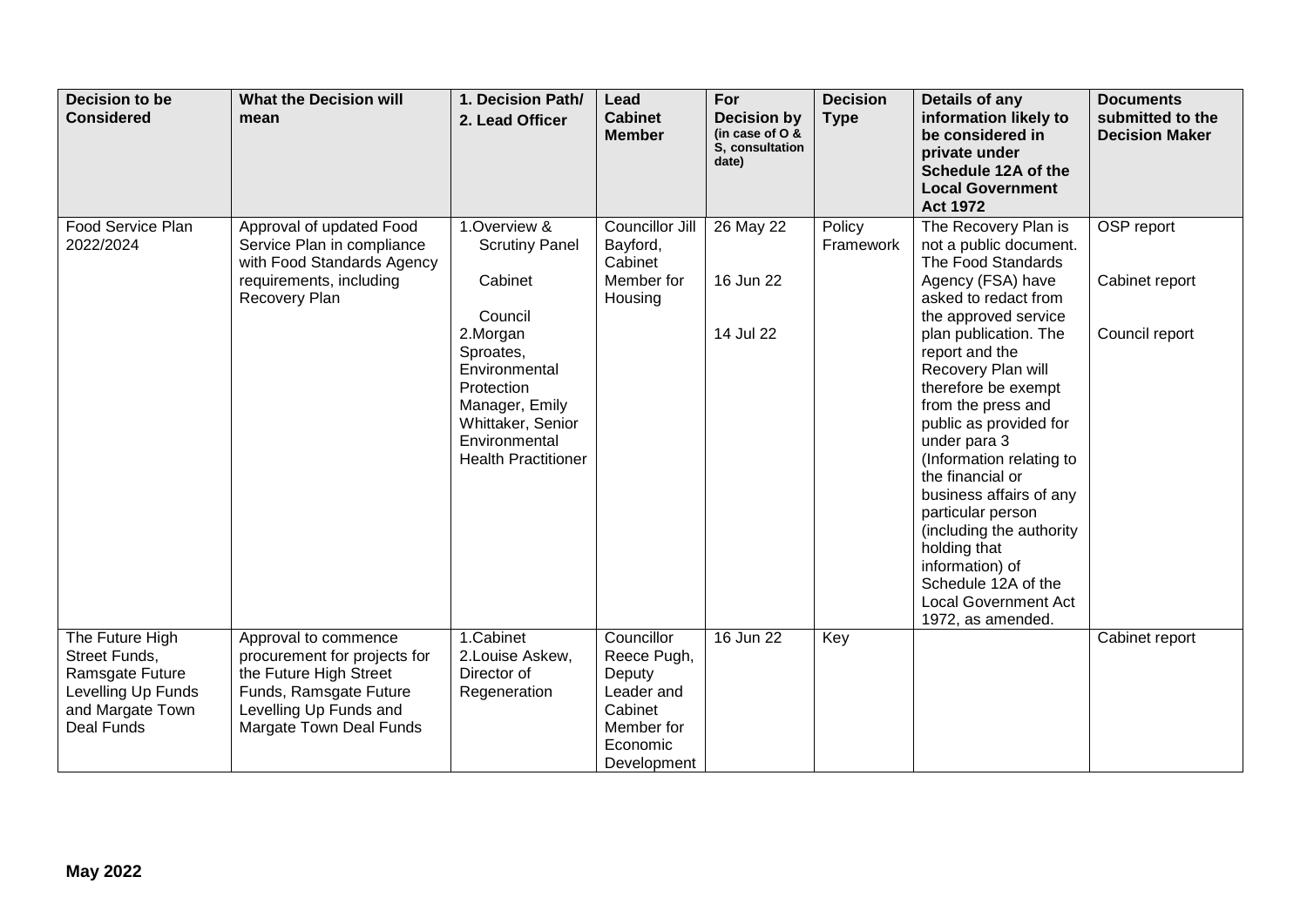| <b>Decision to be</b><br><b>Considered</b>                                                              | <b>What the Decision will</b><br>mean                                                                                                                                          | 1. Decision Path/<br>2. Lead Officer                                              | Lead<br><b>Cabinet</b><br><b>Member</b>                                                               | For<br><b>Decision by</b><br>(in case of O &<br>S, consultation<br>date) | <b>Decision</b><br><b>Type</b> | Details of any<br>information likely to<br>be considered in<br>private under<br>Schedule 12A of the<br><b>Local Government</b><br><b>Act 1972</b> | <b>Documents</b><br>submitted to the<br><b>Decision Maker</b> |
|---------------------------------------------------------------------------------------------------------|--------------------------------------------------------------------------------------------------------------------------------------------------------------------------------|-----------------------------------------------------------------------------------|-------------------------------------------------------------------------------------------------------|--------------------------------------------------------------------------|--------------------------------|---------------------------------------------------------------------------------------------------------------------------------------------------|---------------------------------------------------------------|
| Authority to remove<br>Street Trading and<br>Hacking restriction on<br>the High Street,<br>Ramsgate     | Authority to remove Street<br><b>Trading and Hacking</b><br>restriction on the High<br>Street, Ramsgate to facilitate<br>an outdoor market following<br>a procurement exercise | 1.Cabinet<br>2.Stuart<br>Longbottom,<br>Interim Director of<br>Property           | Councillor<br>Reece Pugh,<br>Deputy<br>Leader and<br>Cabinet<br>Member for<br>Economic<br>Development | 16 Jun 22                                                                | Non-Key                        |                                                                                                                                                   | Cabinet report                                                |
| <b>Interim Policy</b><br>Statement - First<br>Homes                                                     | To publish the IPS, and<br>adopt for use in planning<br>applications                                                                                                           | 1.Cabinet<br>Council<br>2.Adrian Verrall,<br><b>Strategic Planning</b><br>Manager | Councillor<br>Ash Ashbee,<br>Leader of the<br>Council                                                 | 16 Jun 22<br>14 Jul 22                                                   | Policy<br>Framework            |                                                                                                                                                   | Cabinet report<br>Council report                              |
| Ramsgate Future<br>Levelling up Fund<br>Projects Third Party<br>Grants                                  | Approve the use of Grants to<br>third parties to deliver the<br>agreed Department of<br>Levelling Up Housing and<br><b>Communities funded</b><br>projects.                     | 1.Cabinet<br>2.Louise Askew,<br>Director of<br>Regeneration                       | Councillor<br>Reece Pugh,<br>Deputy<br>Leader and<br>Cabinet<br>Member for<br>Economic<br>Development | 28 Jul 22                                                                | Key                            |                                                                                                                                                   | Cabinet report                                                |
| Approval to let<br>contracts - Future<br>High Street Funds,<br>Levelling Up Funds,<br>Margate Town Deal | Approval to appoint<br>contractors for the delivery of<br>contracts.                                                                                                           | 1.Cabinet<br>2. Louise Askew,<br>Director of<br>Regeneration                      | Councillor<br>Reece Pugh,<br>Deputy<br>Leader and<br>Cabinet<br>Member for<br>Economic<br>Development | 28 Jul 22                                                                | Key                            |                                                                                                                                                   | Cabinet report                                                |